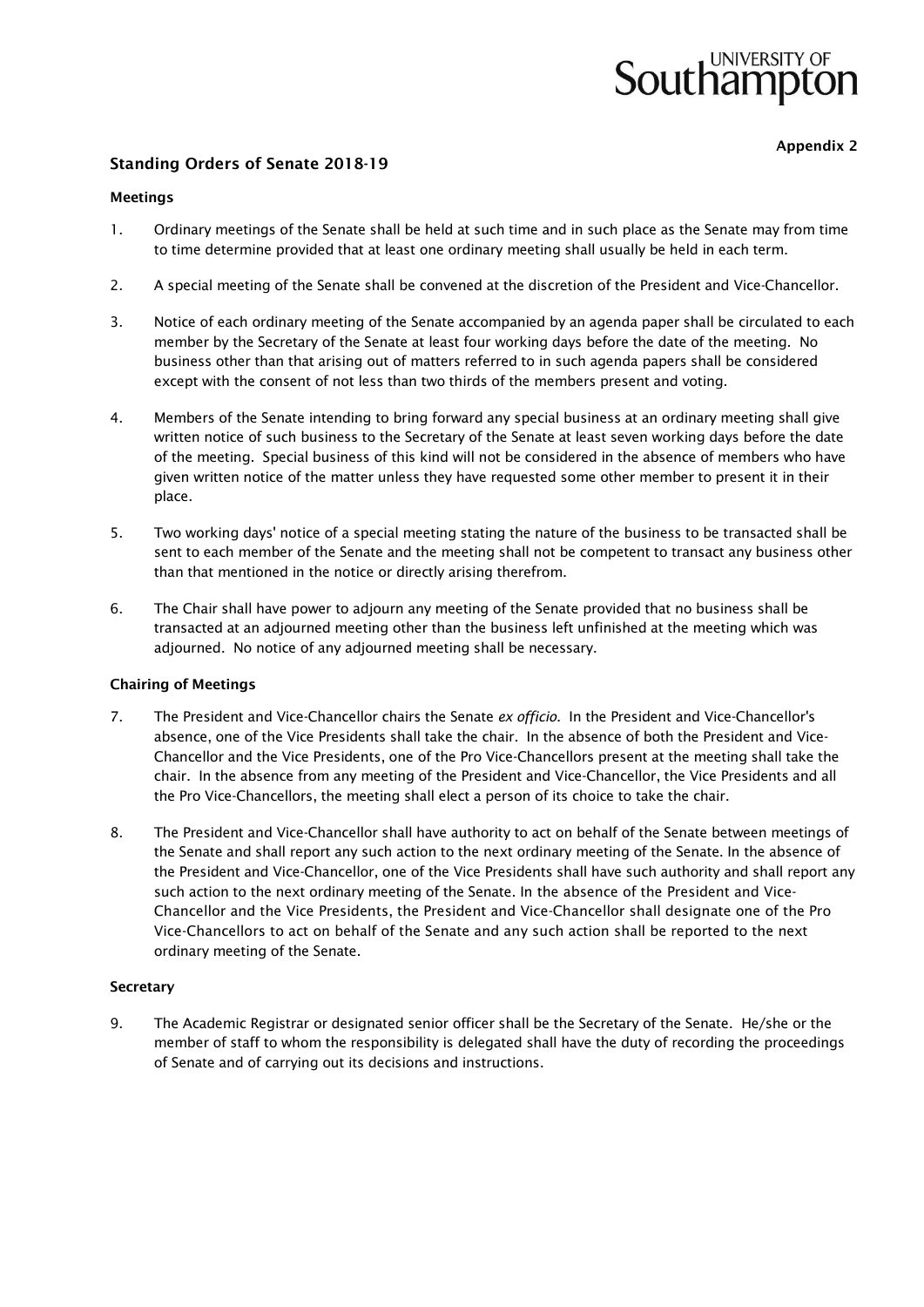## Quorum and Voting

- 10. Thirty members of the Senate shall form a quorum and, except where specifically provided otherwise, every matter of business shall be determined by the majority of members present and voting on the question. In the case of an equality of votes the Chair shall have a second or casting vote.
- 11. Voting shall be by show of hands unless any member demand a division which shall be taken in such manner as the Chair shall direct.

## Restricted Business

12. The student members shall not participate in nor receive papers for any business affecting the appointment, promotion or personal affairs of individual members of the staff of the University or affecting the admission, academic assessment or personal affairs of individual students. The latter restriction shall not apply where a student is representing the interests of another student whose case is being considered by the Senate Appeals Committee or the Student Discipline Committee or is acting as a student member of the Senate Appeals Committee or the Student Discipline Committee. In this context 'appointment' is interpreted as relating to appointment to a substantive post or a member of staff's appointment as an Officer of the University as referenced in the Ordinances Part 1, and as such shall not apply in respect of appointments of members of staff to the Council or a committee, board or subcommittee of the Senate.

#### Procedure

- 13. The agenda papers for each ordinary meeting of the Senate shall indicate which items it is intended shall be taken without discussion but each member shall have the right to raise any such items by giving notice to the Secretary of the Senate preferably before the meeting.
- 14. Proposals for changes in regulations or programmes to be effective from the forthcoming academic year shall normally be submitted to Senate no later than the last ordinary meeting of the Senate in the preceding Summer Term. Where later changes are necessary for the effective conduct or regulation of University business, amendments may be approved on Chair's action after consultation with members of Senate. Such consultation will normally be conducted by e-mail. Minor amendments may be approved on Chair's action without such consultation, where these do not affect matters of substance/principle, and shall be reported to Senate at the next scheduled meeting.

#### Conduct of Business

- 15. The business of Senate shall be conducted in accordance with the agenda, with reference to standing orders 3 and 13.
- 16. Where such business is in the form of reports and recommendations from University committees, which are not identified for discussion in accordance with Standing Order 13, it will be assumed that the reports have been accepted and all the recommendations contained in them approved.
- 17. Members of Senate may propose without notice motions directly arising out of the discussion of a subject before the Senate. Any member may propose that a particular item under discussion by Senate be put to a vote. Provision for voting is as set out in Standing Orders 10 and 11.

#### 18. *Addressing the meeting*

A member*,* when speaking*,* shall address the Chair. If two or more members speak simultaneously the Chair shall call on one to speak and the other or others shall then be silent. While a member is speaking the other members shall remain silent, unless raising a point of order.

#### 19. *Rescission of previous Senate resolution*

(1) No motion to rescind any resolution passed in the Senate within the preceding six months, and no motion or amendment to the same effect as one which has been negatived within the preceding six months, shall be moved unless the notice thereof given in pursuance of Standing Order 4 bears the names of at least ten members of the Senate.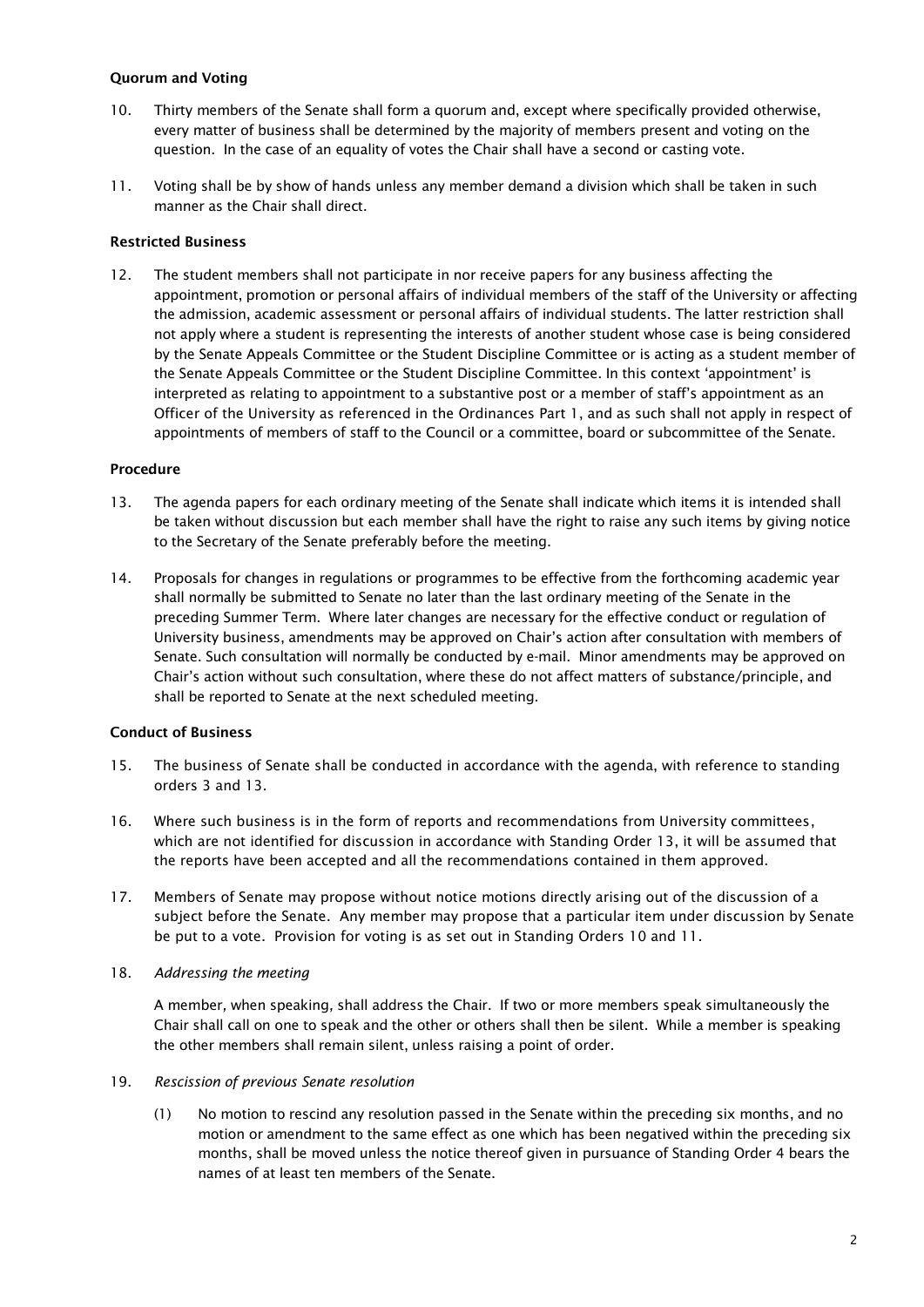- (2) When any such motion has been disposed of by the Senate, no member shall move a similar motion within a further period of six months.
- (3) This Order shall not apply to motions moved in or in respect of a report or recommendation of a committee.

# **Committees**

j

- 20. In accordance with the provisions of Ordinance 2.12.1 paragraph 1 the Senate may appoint standing, special or advisory committees, boards and *s*ubcommittees for such purposes and with such powers as it thinks fit, may appoint to them persons who are not members of the Senate and may make regulations for their proceedings. Subject thereto, and to the observance of Standing Order 12 concerning restricted business, each committee, board or subcommittee may regulate its own procedure and may deal with any matters delegated to it.
- 21. The terms of reference and composition of each committee, board or subcommittee of the Senate shall be reviewed at least annually by the Senate<sup>1</sup>.
- 22. Except where otherwise specified in the terms of reference, the Chair of each committee, board or subcommittee of the Senate shall be appointed by the Senate on the recommendation of the Vice-Chancellor after discussion with his/her advisory group. Senate shall be notified of such vacancies as they arise, and members of staff eligible for appointment shall have the opportunity to declare an interest in serving. The Vice-Chancellor, in the light of any declarations of interest, shall recommend to Senate a list of names of staff to be appointed. Other members of staff shall then have an opportunity to nominate candidates for appointment. In the absence of any such nominations, those persons proposed by the Vice-Chancellor shall be appointed by Senate. If nominations are made, the Secretary of the Senate shall conduct a ballot, the ballot to be conducted in accordance with such instructions as the Senate may from time to time approve. The results of the elections shall be notified to the Senate at the next its ordinary meeting.
- 23. Where committees of the Senate and joint committees of Council and Senate include a lay member of the Council such lay members shall be appointed by the Vice-Chancellor after discussion with his/her executive group.
- 24. The President and Vice-Chancellor shall be *ex officio* a member of all committees, boards and subcommittees of the Senate. The President and Vice-Chancellor may delegate this position to the one of the Vice Presidents. One of the Pro Vice-Chancellors, as nominated by the President and Vice-Chancellor, may also be a member *ex officio* of each committee of the Senate.
- 25. The quorum for each committee, board or subcommittee of the Senate shall be not less than one-third of the total number of members plus one member<sup>2</sup> excluding the *ex-officio* members as defined in Standing Order 24. In addition each committee, board or subcommittee may specify which, if any, members, defined by role, are required to be present to form a quorum (for example where the expertise of (a) particular member(s) is considered to be essential for the committee, board or subcommittee to discharge its responsibilities.
- 26. Each committee or subcommittee may at its discretion co-opt in any one academic year not more than two persons for periods not exceeding one academic year.
- 27. Between ordinary meetings of any committee or board the Chair shall have power to act on behalf of the committee or board on any matter requiring an immediate or early decision unless in his/her opinion, or at the request of not less than one half of the members of the committee, the nature of the business is such as to justify the summoning of a special meeting of the committee. Where the Chair of a committee is in

<sup>&</sup>lt;sup>1</sup> In practice this will be delegated to the President and Vice-Chancellor, who will discuss the terms of reference and composition of Senate's committees with his/her executive group annually.

<sup>2</sup> In cases where the total membership is not divisible by three the total membership shall be rounded up or down to the nearest number divisible by three, depending on the size of the group.